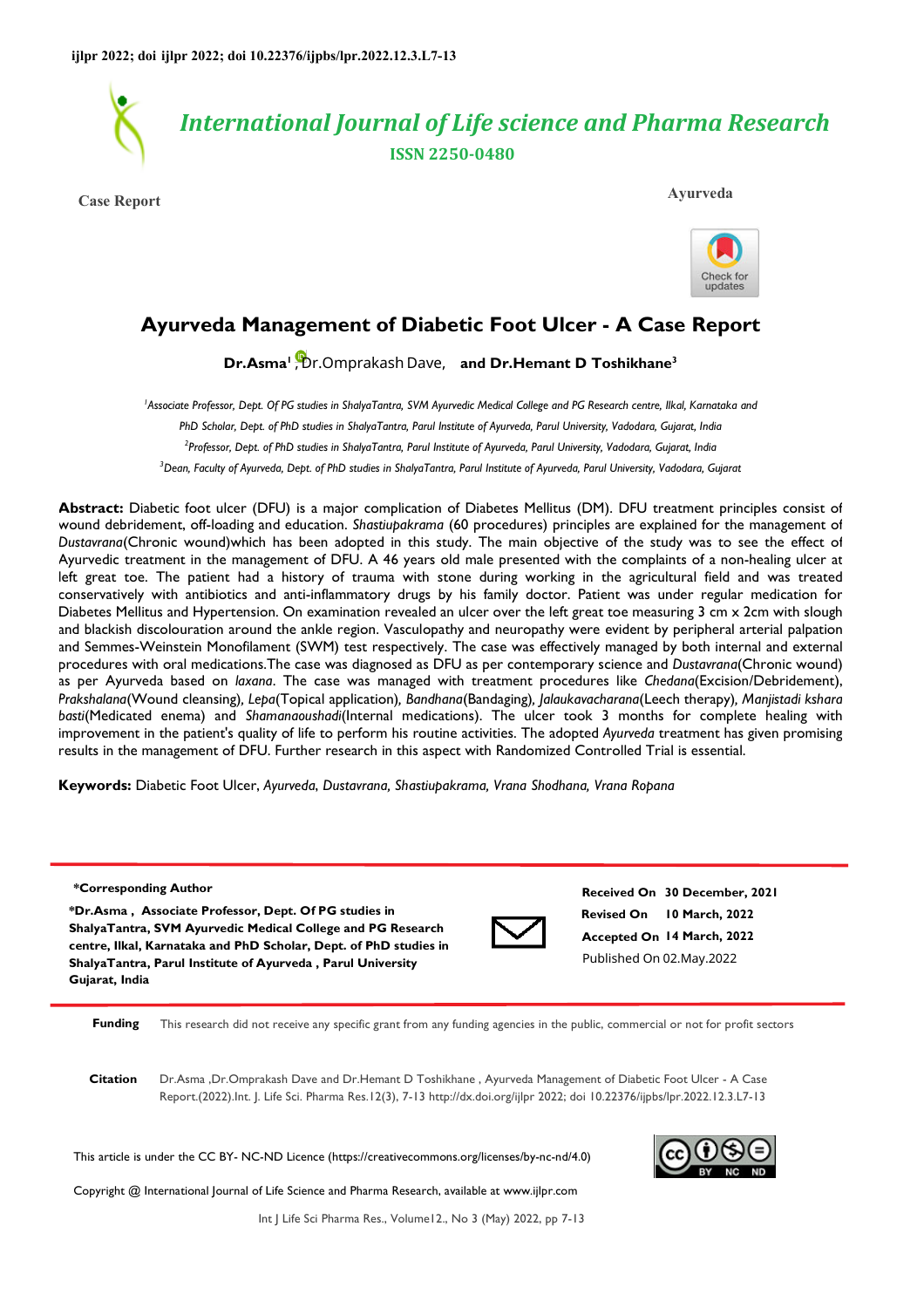# **1. INTRODUCTION**

Diabetic foot ulcers (DFU) are chronic wounds in the foot or feet associated with neuropathy and/or peripheral arterial disease of the lower limb in patients with diabetes mellitus (DM). <sup>1</sup> Diabetic foot ulceration (DFU) is a common concern in diabetic individuals, with more than 15% of them developing DFUs at some point in their lives.<sup>2</sup> Diabetic foot ulcer is mainly caused by a combination of three factors: ischemia owing to atheroma, peripheral neuropathy resulting in trophic skin changes and immune suppression triggered by excess of sugar in the tissues, which prompts the foot susceptible to infection.<sup>3</sup> DFUs will become an even greater burden for health systems around the world as the prevalence of Diabetes Mellitus (DM) rises, and they may prove to be one of the most expensive diabetes complications. <sup>2</sup>Diabetic foot problems are a major cause for prolonged hospitalization due to rapidly spreading disease; approximately 70% of admitted patients need surgical intervention which ranges from simple debridement to toe or limb amputation. <sup>4</sup>Notably, more than half of patients who have their limbs amputated owing to DFU are estimated to die within 5 years, a rate that is higher than that of most malignancies.  $2$  The treatment principles of DFU are highlighted under these headings like vascular assessment, ulcer care by moist dressing, infection control by antibiotics, surgical debridement, wound off-loading and control of glycaemic index. <sup>5</sup>*Vrana* (different types of wounds) are not only described in Ayurvedic literature, but they are also classified in a systematic manner, with different systemic and local medications and preparations to treat them. The concept of *Vrana* (wound) was explained by *Sushruta*, he not only described different types of wounds in detail, but also provided a descriptive etiopathogenesis of wounds as well as treatment options. <sup>6</sup> Destruction or discontinuity of the body tissue is called *Vrana* (wound) and *Dustavrana*(chronic wound)occurs when a *vrana* (wound) persists for a longer period of time and develops features of infection.<sup>7</sup>In India, a study estimated a prevalence rate of chronic wounds in the community as 4.5 per 1000 population whereas that of acute wounds was nearly doubled at 10.5 per1000 population. *Acharya Sushruta* has contributed many chapters for classification, diagnosis of *vrana* (wound) and described S*hashtiupakrama*(60 procedures) for treating different varieties of *vrana*(wound)*.*  <sup>7</sup>The treatment consists of mainly two important principles i.e., *Vrana Shodhana* (Wound cleansing) and *Vrana Ropana*(Wound healing). *Dustavrana* (Chronic wound) is a long-standing ulcer where removing debris enabling drugs to reach healthy tissue is more important. <sup>9</sup>*Chedana*(Excision), *VranaLepa*(Topical application), *Prakshalana*(Wound Cleansing), *Jalaukavacharana*

(Leech therapy) to remove *dushitarakta*(impure blood), *Taila* (Oil) application, *Basti*(Medicated enema) and *Shamanaoushadis* (Internal medications) were the common treatment adopted in the management of *vrana*(wound). Because of its anti-inflammatory, anti-oxidant and antibacterial capabilities, the scientific rationale for using the herbal drugs in wound healing therapies has been established in recent research. <sup>10</sup>Practice of *Jalaukavacharana* (Leech therapy) for bloodletting has become one of the most efficient treatment procedures for chronic wounds, according to *Ayurveda*. According to ancient *Ayurveda* records, leech therapy is an efficient treatment that can be used to reduce pain and decrease suppuration in all inflammatory, suppurative and painful conditions. Medicinal leeches remove impurities from the blood and speed up the healing process.  $10^{\circ}$  As per the Experimental studies when there are more than  $1 \times 10^5$  organisms per gram of tissue, wound repair can be impaired, independent of the type of microorganism. <sup>6</sup> As a result, it's imperative that a medicine used to treat a wound infection also decrease the microbial load. Hence, to fulfil the above said objective, we report a case of DFU which was treated with adopting Ayurveda treatment principles.

# **2. CASE REPORT**

A 46 years old male presented with the complaints of nonhealing ulcer at left great toe associated with foul smell, blackish discolouration around ulcer and at ankle region for 10 months, reduced sensation at left foot in the last 2 years. He was a known case of Diabetes Mellitus for 20 years, hypertension in the last 5 years and was under regular medication for these conditions i.e., Tablet GP 1 and Tablet Telmikind AMH. The case was treated at SVM Ayurvedic Medical College, PG Research Centre and RPK Ayurvedic Hospital from 29/07/2020 to 17/10/2020 (OPD/IPD No. 2012346 / 2001286). The patient had a history of trauma with stone while working in an agricultural field, which got infected due to the ignorance by the patient. The patient was treated conservatively with antibiotics and anti-inflammatory drugs by his family doctor. The patient responded well initially, as he was diabetic and due to ignorance complete relief was not obtained which resulted into non-healing ulcer. The authors certify that they have obtained consent from the patient for publication. The ulcer was associated with foul smell due to presence of necrotic tissue, blackish discoloration surrounding the ulcer (Fig.1) and at the ankle region with reduced sensation at foot region. Past history and family history data did not yield any specific findings in relation to the disease.



Day 1- Blackish discolouration at Left

Day 1 - Ulcer over left Great toe

Day 1 - During debridement

Day 1 - Ulcer after debridement

**Fig.1. Ulcer before treatment and after Debridement**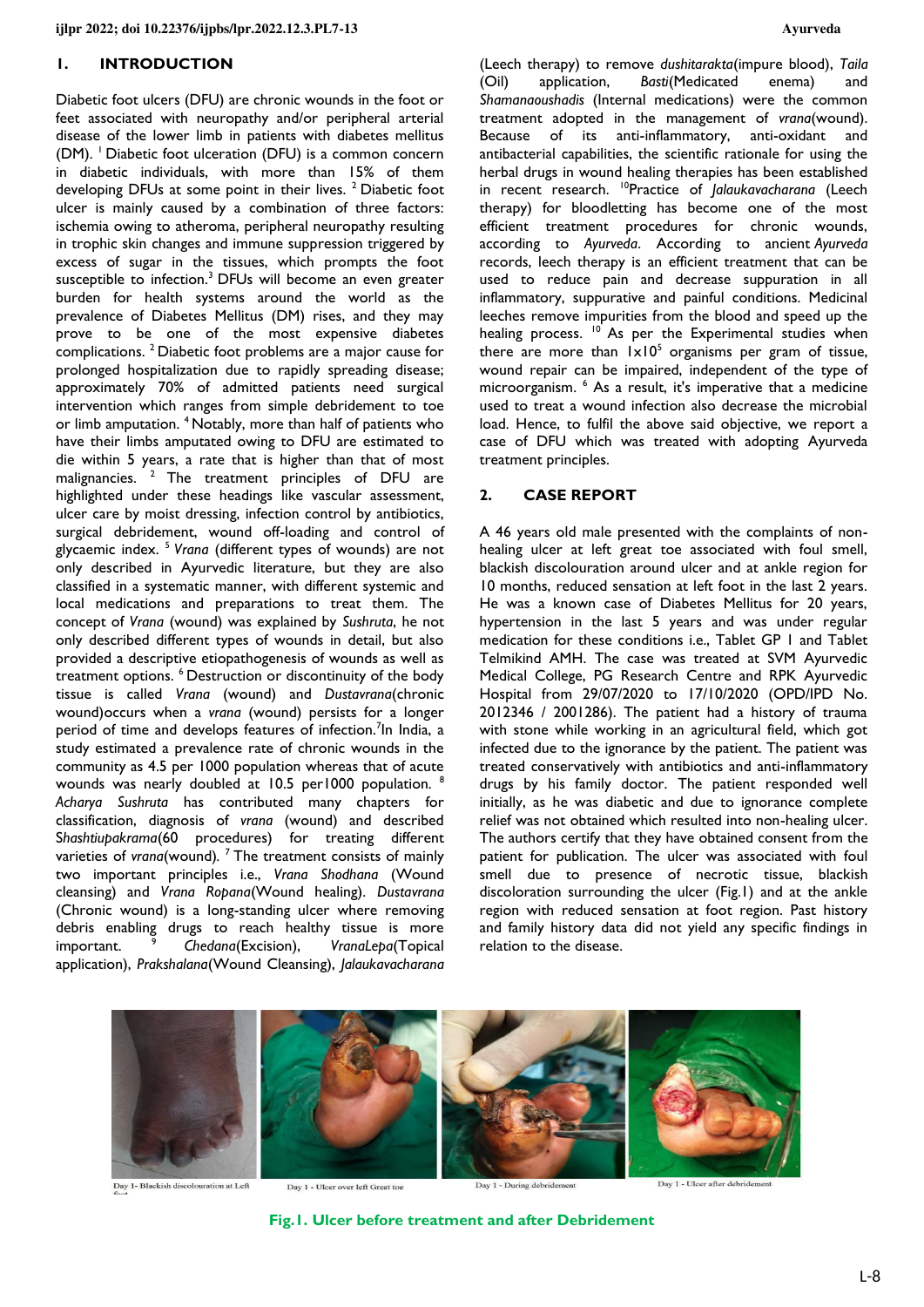#### *2.1 Clinical Findings*

Patient was heavily built (BMI-27) with good nutrition, there was no icterus, cyanosis, clubbing, peripheral limb oedema, regional lymph nodes were not palpable and gait was normal. Systemic examinations like cardiovascular, respiratory and central nervous system examinations yielded normal findings. The patient was well oriented to time, place and person with normal vitals (BP – 130/90 mm Hg, Pulse – 75/min, Spo2 – 98%). Local examination revealed a single oval shaped nonhealing ulcer over the plantar aspect of the left great toe with foul smell due to necrosed tissue. Size of the ulcer was 3 cm x 2cm with punched out edges, no discharge; floor was covered with tightly adhered slough (Necrosed tissue), depth was 5 mm up to hallucis tendon sheath with blackish discoloration at ankle region. Palpation revealed indurated punched out margins, local rise of temperature around the ulcer with absent tenderness. Peripheral arterial pulsations of the left lower limb like dorsalis pedis, anterior tibial, posterior tibial and popliteal artery pulsation were not appreciated. Right lower limb arteries like dorsalis pedis, anterior tibial, posterior tibial were feeble on palpation. Superficial and deep venous system were normal, there were no signs of varicosity or deep vein thrombus on palpation. Neurological assessment was done using Semmes-Weinstein monofilament (SWM) which revealed diminished sensation (grade 1). The ulcer was diagnosed as grade 2 (deep ulcer with no bony involvement) as per the Wagner classification of Diabetic foot.

# **2.2 Timeline**

In January 2020, patient landed into foot ulcer at the left great toe, which occurred due to trauma with stone during working. Patient was treated with antibiotics and local dressing at his village. Symptomatic relief was seen but due to ignorance resulted into non-healing ulcer. In July 2020, the patient visited Ayurveda hospital for treatment of Diabetic Foot Ulcer and it was managed with different treatment procedures, oral medication and *basti*(medicated enema).

#### *2.3 Diagnostic Assessment*

Patient was advised with blood investigations which revealed haemoglobin was 11.6 gm %, Total Leucocyte Count was 8,100 cells / mm<sup>3</sup> and ESR 78mm/hr, Random blood sugar -239 mg/dl, FBS – 195 mg/dl, PPBS – 290 mg/dl, Blood urea - 40 mg/dl and Creatinine - 1.6 gm%. Arterial Doppler which was advised to rule out vasculopathy revealed moderate atherosclerotic changes in left leg (Anterior and posterior tibial artery and dorsalis pedis) with reduced flow in digital artery of left great toe (peripheral vascular disease affecting medium sized vessels – Diabetic vasculopathy). Chest  $X$  - ray showed normal findings and  $X$  ray foot did not show any signs of Osteomyelitis. The case was diagnosed as Diabetic Foot Ulcer (Wagner Grade 2) and *Dustavrana* (Chronic wound) as per Ayurveda with *vata*, *kaphadosha* predominance.

# *2.4 Therapeutic Interventions*

Analyzing the *samprapti ghataka,* following inferences were drawn i.e., *dushya* were *Rasa*, *Rakta*, and *Mamsa*, *srotodusti* was *sanga*. The treatment was planned considering *shastiupakrama* principle (Table I) i.e., initially ulcer debridement on left great toe (plantar aspect) without (Fig.1) using anaesthesia as there was no pain. *Jalaukavacharan* (Leech therapy), *Vranashodhana*(Wound cleansing) with *Panchavalkala kashaya prakshalana*(Cleansing), *Lepa*(Topical application), *Vimlapana* (Circular movements with thumb and index finger) and *Vranaropana* (Wound healing) with Jatyaditaila application, Bandhana (Bandaging) (Fig.2).<sup>11-13</sup> *Manjistadi kshara basti* (Medicated enema) (Table II) to improve ulcer healing and managing vasculopathy.<sup>14</sup> *Shamanaoushadi* (Internal medications) like *Chandraprabha vati*, *Asanadi kashaya*, Tablet *Grab* were administered to control DM, reduce infection and promote healing.<sup>15,16</sup>

| Table I - Ayurveda treatment plan of Diabetic foot ulcer management |                                                                                                                                                                                                      |                        |                    |                     |                     |                     |                            |                     |                     |                      |                      |
|---------------------------------------------------------------------|------------------------------------------------------------------------------------------------------------------------------------------------------------------------------------------------------|------------------------|--------------------|---------------------|---------------------|---------------------|----------------------------|---------------------|---------------------|----------------------|----------------------|
| Plan                                                                | <b>Intervention</b>                                                                                                                                                                                  | <b>Duration (Days)</b> |                    |                     |                     |                     |                            |                     |                     |                      |                      |
|                                                                     | <b>Details</b>                                                                                                                                                                                       | Day I<br>(29/7/21)     | Day 5<br>(02/8/21) | Day 10<br>(07/8/21) | Day 25<br>(22/8/21) | Day 30<br>(27/8/21) | <b>Day 35</b><br>(01/9/21) | Day 40<br>(06/9/21) | Day 45<br>(11/9/21) | Day 68<br>(04/10/21) | Day 81<br>(17/10/21) |
| Chedana                                                             | <b>Ulcer Debridement</b>                                                                                                                                                                             | $\checkmark$           |                    |                     |                     |                     |                            |                     |                     |                      |                      |
| Raktamokshana                                                       | Jaluoka<br>avacharana                                                                                                                                                                                | $\checkmark$           | √                  |                     | $\checkmark$        | √                   |                            |                     |                     |                      |                      |
| Vrana<br>Prakshalana                                                | With Panchavalkala<br>Kashaya                                                                                                                                                                        | $\checkmark$           | √                  | $\checkmark$        |                     |                     |                            |                     |                     |                      |                      |
| Vimlapana                                                           | With Jatyadi taila                                                                                                                                                                                   | ✓                      | $\checkmark$       | $\checkmark$        | $\checkmark$        | ✓                   | ✓                          | ✓                   | $\checkmark$        |                      |                      |
| Vrana Lepa                                                          | Nimba Patra Kalka and<br>TilaKalka lepa                                                                                                                                                              | $\checkmark$           | $\checkmark$       | $\checkmark$        |                     |                     |                            |                     |                     |                      |                      |
| Vrana<br><b>Bandhana</b>                                            | Dressing with Jataydi<br>taila                                                                                                                                                                       |                        |                    |                     |                     |                     |                            |                     |                     |                      |                      |
| Oral<br><b>Medication</b>                                           | Asanadi Kashaya 20 ml<br>two times a day after<br>food with warm water<br>Chandraprabha Vati 2<br>tablets two times a<br>day after food<br>Tab Grab 500 mg I<br>tablet two times a day<br>after food | ✓                      |                    |                     |                     |                     |                            |                     |                     |                      |                      |
| <b>Basti</b>                                                        | Manjistadi Kshara Basti                                                                                                                                                                              |                        |                    |                     |                     |                     |                            |                     |                     |                      |                      |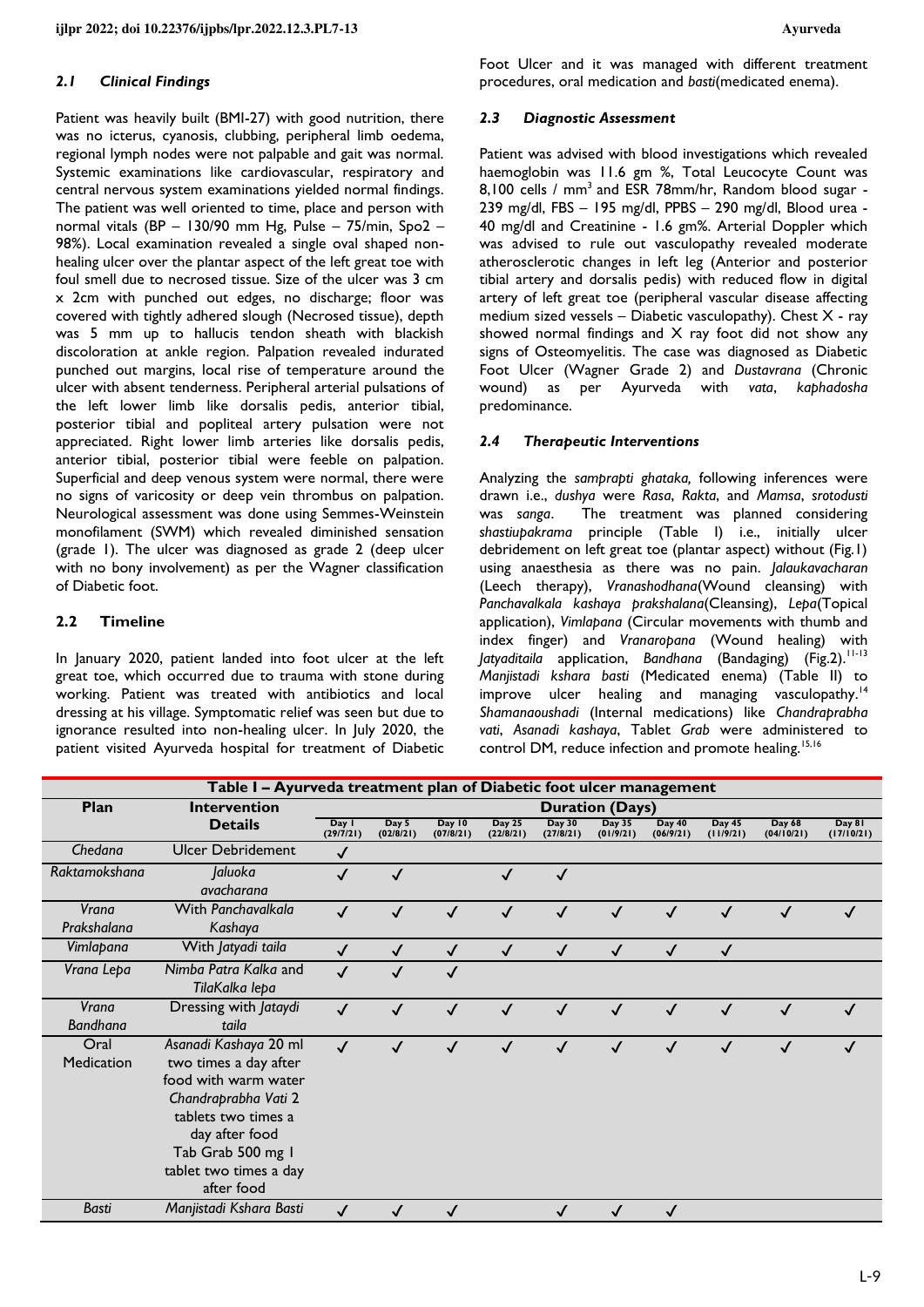| Table II - Ingredients of Manjishthadi Kshara Basti |                                     |          |  |  |  |  |  |
|-----------------------------------------------------|-------------------------------------|----------|--|--|--|--|--|
| <b>Contents</b>                                     | <b>Ingredients</b>                  | Quantity |  |  |  |  |  |
| Madhu                                               | Honey                               | 80 ml    |  |  |  |  |  |
| Saindhava Lavana                                    | Rock salt                           | 5 grams  |  |  |  |  |  |
| Sneha (Oil)                                         | Manjishtadi Taila                   | $60$ ml  |  |  |  |  |  |
| Kalka (Paste)                                       | Yashtimadhu (Glycyrrhizaglabra)     | 10 grams |  |  |  |  |  |
| Kashaya (Decoction) -                               | I. Manjistha(Rubiacordifolia)       | 20 grams |  |  |  |  |  |
| 200 ml                                              | 2. Hareetaki (Terminaliachebula)    | 10 grams |  |  |  |  |  |
|                                                     | 3. Vibheetaki (Terminaliabellerica) | 10 grams |  |  |  |  |  |
|                                                     | 4. Amalaki (Phyllanthusemblica)     | 10 grams |  |  |  |  |  |
|                                                     | 5. Katuki (Picrorhizakurroa)        | 10 grams |  |  |  |  |  |
|                                                     | 6. Vacha (Acoruscalamus)            | 10 grams |  |  |  |  |  |
|                                                     | 7. Daruharidra(Berberisaristata)    | 10 grams |  |  |  |  |  |
|                                                     | 8. Guduchi(Tinosporacordifolea)     | 10 grams |  |  |  |  |  |
|                                                     | 9. Nimba(Azadirachtaindica)         | 10 grams |  |  |  |  |  |
|                                                     | Dry coarse powder in equal quantity |          |  |  |  |  |  |
| Gomutra                                             |                                     | 50 ml    |  |  |  |  |  |
| Anuvasana Basti                                     | Manjistadi Taila                    | 70 ml    |  |  |  |  |  |



**Fig.2. various treatment procedures** 

Vimlapana karma with Jatyadi taila

Nimba and Tila kalka lepa

# *2.5 Follow Up And Outcome*

The patient developed ulcer over the second toe (plantar aspect) after the first discharge (Fig.3) due to increased pressure over the fingers with barefoot walking. The patient was treated with the same medicines during second time admission along with cotton pad application at the left foot to reduce pressure. Ulcer assessment was done on every 5<sup>th</sup> day during admission by Bates Jensen wound assessment tool and advised to reduce pressure over foot.<sup>17</sup>The ulcer healed completely after 3 months (Table III) (Fig.4) with normal scar formation, now the patient can perform his routine activities without any difficulty. Follow up of the patient was done for 1 year; there was no recurrence of ulcer. Blood investigations were performed after 3 months which were found within normal limits.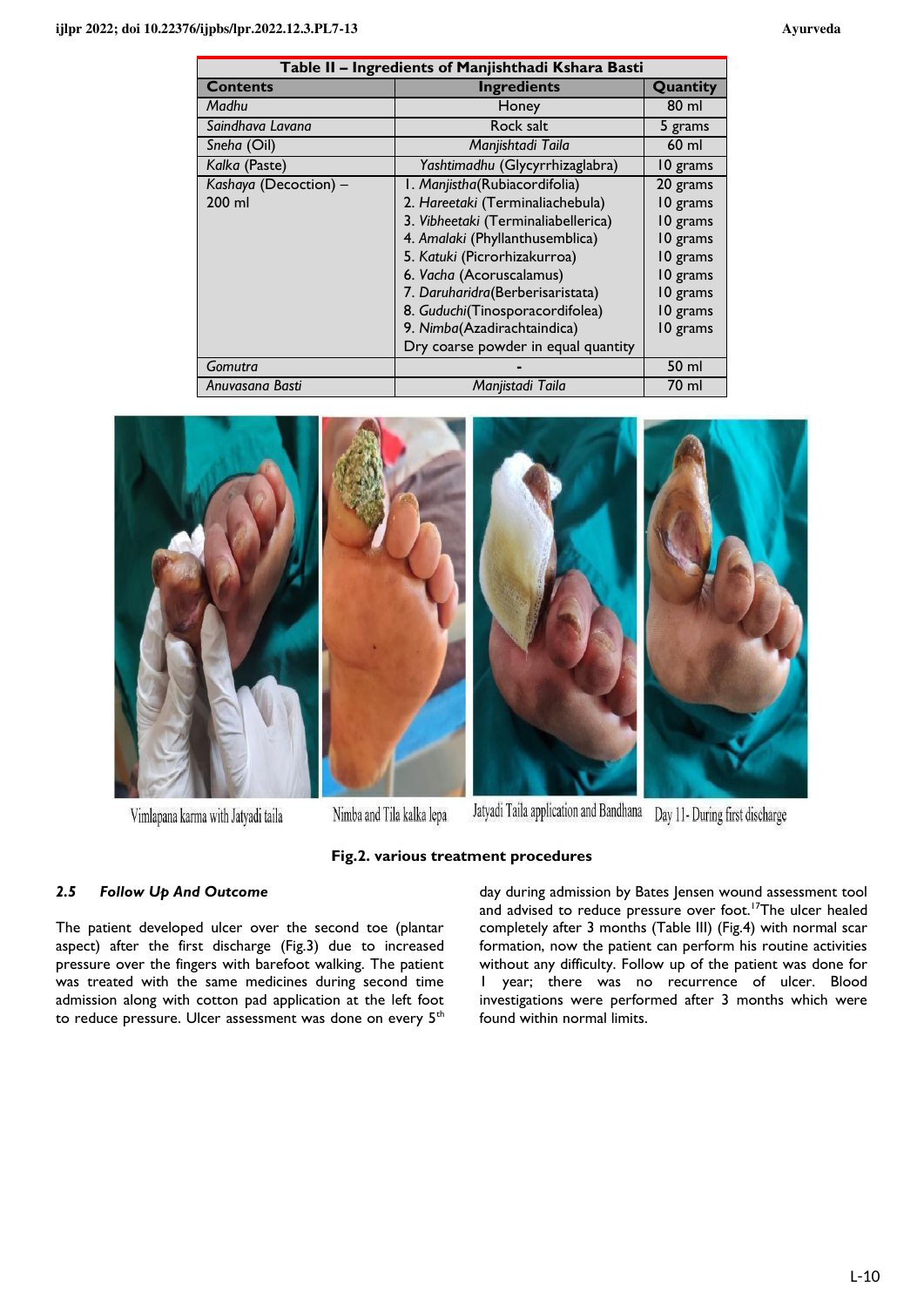| Table III - Assessment of various Wound parameters by Bates Jenson Criteria |                                                              |                    |                    |                                                                 |                            |                                                   |                            |                     |                     |                                     |                    |
|-----------------------------------------------------------------------------|--------------------------------------------------------------|--------------------|--------------------|-----------------------------------------------------------------|----------------------------|---------------------------------------------------|----------------------------|---------------------|---------------------|-------------------------------------|--------------------|
| SI.<br>No.                                                                  | <b>Wound parameters</b>                                      | Day I<br>(13/1/21) | Day 5<br>(17/1/21) | Day 10<br>(22/1/21)                                             | <b>Day 25</b><br>(06/2/21) | <b>Day 30</b><br>(11/2/21)                        | <b>Day 35</b><br>(16/2/21) | Day 40<br>(21/2/21) | Day 45<br>(26/2/21) | <b>Day 68</b><br>(22/3/21)          | Day 81<br>(6/4/21) |
| Ι.                                                                          | Size                                                         | $\overline{2}$     | $\mathbf{2}$       | $\mathbf{2}$                                                    | $\overline{2}$             | $\overline{2}$                                    | $\overline{2}$             |                     |                     |                                     |                    |
| 2.                                                                          | Depth                                                        | 3                  | 3                  | 3                                                               | $\overline{2}$             | $\overline{2}$                                    | $\overline{2}$             | $\mathbf{c}$        | $\overline{2}$      |                                     |                    |
| 3.                                                                          | <b>Edges</b>                                                 | 3                  | $\mathbf{2}$       | $\mathcal{P}$                                                   | $\mathfrak{p}$             | $\overline{2}$                                    | $\overline{2}$             |                     |                     |                                     |                    |
| 4.                                                                          | Undermining                                                  | 2                  | 2                  |                                                                 |                            |                                                   |                            |                     |                     |                                     |                    |
| 5.                                                                          | <b>Necrotic Tissue Type</b>                                  | 4                  | 3                  | 3                                                               | $\mathbf{2}$               | $\mathbf{2}$                                      | 2                          |                     |                     |                                     |                    |
| 6.                                                                          | <b>Necrotic Tissue Amount</b>                                | 4                  | 3                  | 3                                                               | $\mathbf{2}$               | $\mathbf{2}$                                      | $\overline{2}$             |                     |                     |                                     |                    |
| 7.                                                                          | Exudate type                                                 | 4                  | 4                  | 3                                                               | 3                          |                                                   |                            |                     |                     |                                     |                    |
| 8.                                                                          | <b>Exudate</b><br>Amount                                     | 3                  | 3                  | $\mathbf{2}$                                                    |                            | $\overline{2}$                                    | $\overline{2}$             |                     |                     |                                     |                    |
| 9 <sub>1</sub>                                                              | Skin Colour Surrounding<br>Wound                             | 5                  | 5                  | 5                                                               |                            |                                                   |                            |                     |                     |                                     |                    |
| 10.                                                                         | Peripheral Tissue Oedema                                     | 3                  | 3                  | 3                                                               | $\overline{2}$             | $\overline{2}$                                    | $\overline{2}$             | $\overline{2}$      | $\overline{2}$      |                                     |                    |
| $\Pi$ .                                                                     | Peripheral Tissue<br>Induration                              | 3                  | 3                  | 3                                                               | $\mathfrak{p}$             | $\overline{2}$                                    | $\overline{2}$             | $\mathcal{P}$       | $\overline{2}$      |                                     |                    |
| 12.                                                                         | <b>Granulation Tissue</b>                                    | 5                  | 5                  | 4                                                               | 3                          | 3                                                 | 3                          | 2                   | $\overline{2}$      | $\overline{2}$                      |                    |
| 13.                                                                         | Epithelialization                                            | 5                  | 5                  | 5                                                               | 4                          | 4                                                 | 3                          | 3                   | $\overline{2}$      | $\mathbf{2}$                        |                    |
|                                                                             | Total Score*<br>$\mathbf{v}$ T $\mathbf{v}$ and $\mathbf{v}$ | 46<br>$1 - C - H$  | 42                 | 38<br>$\mathbf{r}$ , $\mathbf{r}$ , $\mathbf{r}$ , $\mathbf{r}$ | 27                         | $\overline{25}$<br>$\mathsf{r}\wedge\mathsf{r}$ . | $\overline{25}$            | 9                   | 8                   | 15<br>$\mathbf{F}$ and $\mathbf{F}$ | 13                 |

\* Total score suggests that sum total of all parameters if it is more than 50 i.e., ulcer degeneration and less than 15 is ulcer regeneration



slough over greater toe



Day 30 - Ulcer with red granulation tissue **Fig.3. Healing of Ulcer during treatment** 

Day 45 - Healing ulcer with skin contraction

Day 60 - Healing ulcer with reduced size



Day 68 - healing ulcer

Day 81 - Ulcer completely healed Day 100 - healed ulcer with scar formation



Day 81 - discolouration reduced after treatment

# **Fig.4. various pictures of Ulcer healing**

# **3. DISCUSSION**

Foot ulcers are a major consequence of diabetes mellitus that causes substantial mortality and morbidity. DFU is the most serious public health hazard, with increasing incidence considerably over the years. Standard treatment principles have been shown to be effective, yet there is still a considerable gap between existing and planned ulcer healing outcomes.<sup>5</sup> The main aim of treatment is control of infection and blood sugar followed with proper care of the ulcer. Management of blood sugar was achieved through oral medications like *AsanadiKashaya*<sup>18</sup> and *Chandraprabha*  vati<sup>19</sup>(Table I) which are proven to possess hypoglycemic effects. *Shastiupakramas* (60 procedures) are the special contributions of *Acharya Sushruta* specially explained in the context of wound management.<sup>20</sup> In one of the clinical study, slough, swelling, redness, pain, discharge, tenderness and malodour in wounds showed statistically significant reduction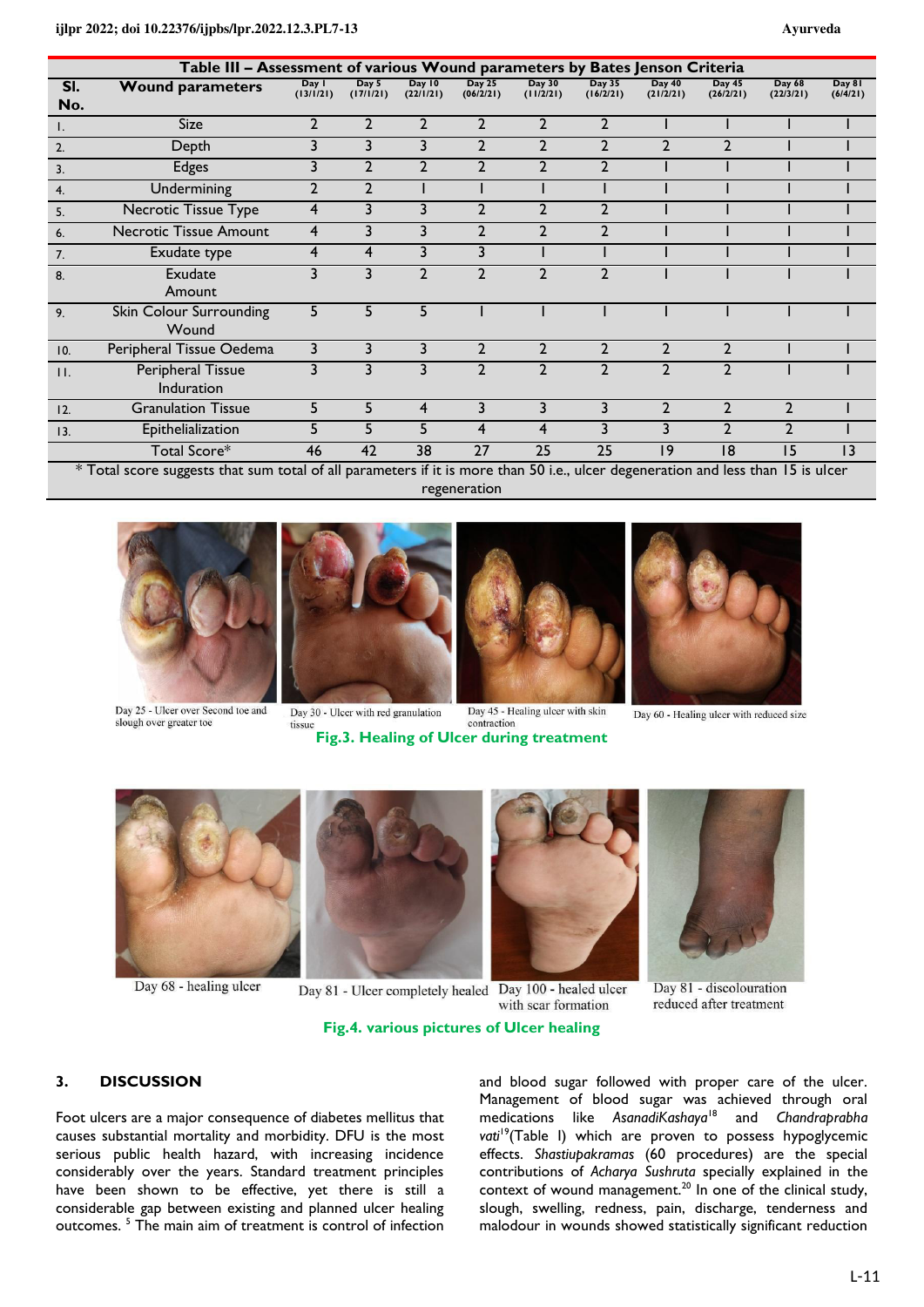following the treatment with *Panchavalkala* cream*.* 21 *Panchavalkala* are found to have anti-inflammatory, analgesic, antimicrobial and wound healing properties. <sup>6</sup> In our study *Prakshalana* (Wound cleansing) of an ulcer with *Panchavalkala Kwatha* (Table I) efficiently decreased the microbial load and helped in mechanical removal of slough and debris from the wound thereby hastened the healing process. The qualities like *Krimighna* (Anti-worm), *Kandughna* (Anti-itching), *Lekhana* (Scraping) help for *Shodhana* (Cleansing) of *Dushtavrana* (Chronic wound) and makes it *Shuddhavrana* (Clean wound) and promotes wound healing. <sup>22</sup> In this study *Nimbapatra* (Neem leaves) and *Tila* (Sesame) *Kalka lepa*(Topical application)(Fig.2) acts as debriding agent and help in cleansing of an ulcer. *Jatyadi Taila* (*Jatyadi* oil) is an extremely useful wound healer as it possesses antimicrobial activity which has been proven scientifically. <sup>13</sup> In this patient *Vimalapana* (Fig.2) (circular movements with thumb and index finger) with *Jatyadi Taila* (*Jatyadi* oil) includes which smoothens hard fibrous tissue and generates healthy base for healing and also promotes healing of ulcer by increasing local blood circulation. *Jalaukavacharana* (Leech therapy) (Table I) is recommended for the treatment of *Dustavrana*(Chronic wound), DFU and arterial diseases. More than 100 bioactive compounds are found in leech saliva (LS). <sup>23</sup> These are responsible for a variety of therapeutic effects such as anticoagulant, anti-inflammatory, anaesthetic, thrombolytic, vasodilator, anti-oedematous, bacteriostatic and blood and lymph circulation improving qualities.  $23$  In this case elimination of impure blood from the wound with *Jalaukavacharana* (Leech therapy) improved the blood circulation surrounding an ulcer by its anti-inflammatory and vasodilator activity and the procedure also complemented and enhanced the efficacy of other treatments. *Asanadi Gana* is indicated for the treatment of diseases like *Kushtha, Panduroga Shwitra*, *Krimi, Kaphaja-Vikara, Prameha* and *Medo dosha*. The drugs consist of the properties like *Laghu, Ruksha guna, Kashaya*, *Tikta Rasa* and recent researches have proved its anti-diabetic effect. <sup>18</sup> Here, Asanadi kashaya which was administered internally removes excessive *Kapha* and *Meda* from *Srotas* by *Kashaya* and *Tikta rasa*. *Laghu* and *Ruksha guna* absorb the excess *Kapha, Meda and Kleda* and improve the consistency of tissue elements. *Chandraprabha vati* has got very remarkable effect in mitigation of *Prameha* which correlates in many ways with obesity, metabolic syndrome and diabetes mellitus *(Madhumeha)* as it contains herbomineral ingredients showed remarkable anti-diabetic effects in several studies.  $19$  In this case along with its antihyperglycaemic effect, it improved digestion and strength of the patient. Capsule GRAB is a proprietary Ayurvedic medicine that comprises *Vranapahari Rasa*, *Triphala Guggulu, Gandhaka Rasayana*, *Arogyavardhini Vati, Guduchi*

# **7. REFERENCES**

- 1. Basiri R, Spicer MT, Levenson CW, Ormsbee MJ, Ledermann T, Arjmandi BH. Nutritional supplementation concurrent with nutrition education accelerates the wound healing process in patients with diabetic foot ulcers. Biomedicines. 2020 Aug 3;8(8):263. doi: [10.3390/biomedicines8080263,](https://doi.org/10.3390/biomedicines8080263) PMID [32756299,](http://www.ncbi.nlm.nih.gov/pubmed/32756299) PMCID [PMC7460445.](https://www.ncbi.nlm.nih.gov/pmc/articles/PMC7460445)
- 2. Theocharidis G, Thomas BE, Sarkar D, Mumme HL, Pilcher WJR, Dwivedi B, Sandoval-Schaefer T, Sîrbulescu RF, Kafanas A, Mezghani I, Wang P, Lobao A, Vlachos IS, Dash B, Hsia HC, Horsley V, Bhasin SS, Veves A, Bhasin M. Single cell transcriptomic

(Tinosporacordifolia*.* Thunb) and *Manjistha*(Rubia cordifolia*.*Linn), all of which are used to treat *vrana* (wound) (Table I) and *prameha*(diabetes)in clinical practice.24,25,26 *Basti* (Medicated enema) is a procedure in which medications are administered through rectal route and acts as *shodhana* (purifying therapy) in *Vrana Chikitsa*. *Basti* (Medicated enema) is indicated in conditions like *Adhaha kaya janya Vrana*(ulcers prone to lower limbs)and specially indicated in all the *dosha* vitiation.  $27$  It contains medications possessing qualities like *Ushna virya, Katu rasa* and *Laghu ruksha guna* and performs *Srotomarga vishodhana, Vrana shodhana* and *Rakta prasadana*(Table II). The medications employed in the *Basti* (Medicated enema) have been shown to have antiinflammatory, antifungal, antibacterial, antioxidant and antitumor properties.<sup>27</sup>*Manjisthadi kshara basti*(Table II) *is a Anubhuta Yoga* consisting of *Manjisthadi Kwatha* (Rubia Cordifolia. Linn) and other drugs which cleared S*rotavarodha*(blocked channels) and aided in proper circulation of nutrients to an ulcer.

# **4. CONCLUSION**

Treatment of Diabetic foot ulcer in an old age is always a challenge for treating surgeons and requires aggressive management. The ulcer healed completely with minimal scar and total duration of healing was 3 months. The present case was successfully managed by various internal and external treatment procedures like<br>Chedana(Excision/Debridement). Prakshalana(Wound *Chedana*(Excision/Debridement), cleansing)*, Lepa*(Topical application)*, Bandhana*(Bandaging)*, Jalaukavacharna*(Leech therapy)*, Manjistadi kshara basti*(Medicated enema) and *Shamanaoushadi*(Internal medications) which has given promising results with improvement in the quality of patient life. Infection control at initial phase followed with proper treatment planning can prevent the complications. Hence, further Randomized Clinical Trials are necessary with good sample size to provide evidence based practice.

# **5. AUTHOR CONTRIBUTION STATEMENT**

Dr.Asma conceptualized, designed and gathered the data with regard to this study. Dr.Omprakash Dave and Dr.Hemant Toshikhane analysed the data and necessary inputs were given towards designing of the manuscript. All authors discussed the case, methodology and results and contributed to the final manuscript.

# **6. CONFLICT OF INTEREST**

Conflict of interest declared none

landscape of diabetic foot ulcers. Nat Commun. 2022 Jan 10;13(1):181. doi: [10.1038/s41467-021-27801-8,](https://doi.org/10.1038/s41467-021-27801-8) PMID [35013299.](http://www.ncbi.nlm.nih.gov/pubmed/35013299)

- 3. Williams NS, Bulstrode CJK, Ronan O'Connell P. Bailey & Love's short practice of surgery. 26th ed. Taylor & Francis Ltd.; 2013.p. 887.
- 4. Levin ME. An overview of the diabetic foot: pathogenesis, management and prevention of lesions. Int J DiabDevCtries. 1994;14:39-47.
- 5. Everett E, Mathioudakis N. Update on management of diabetic foot ulcers. Ann N Y Acad Sci.